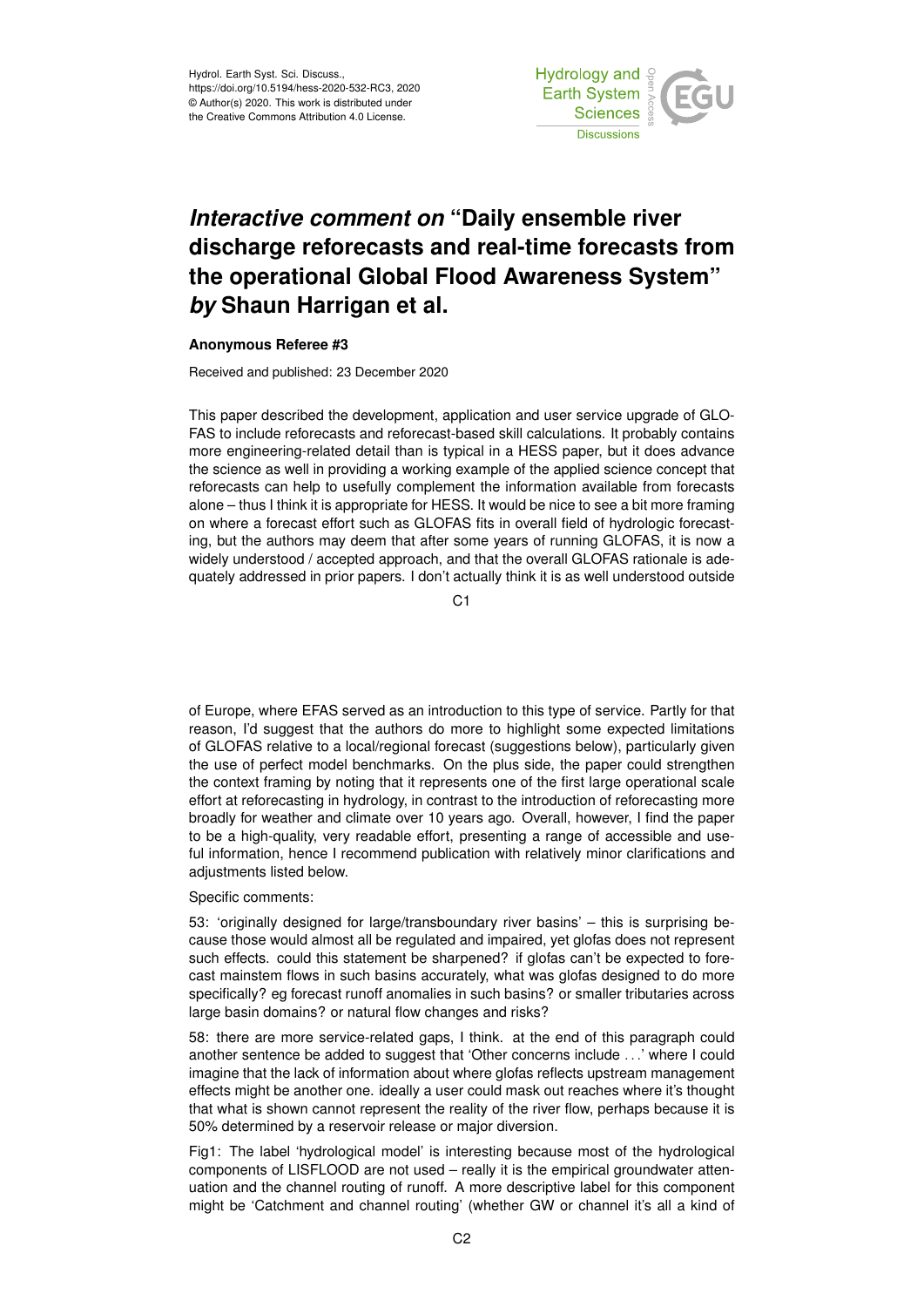routing, conceptually). Not a big issue but it may be confusing given that a lot of hydrology (runoff generation, snow accum/melt, et) is done by the LSM. btw, LISFLOOD could conceivably also offer a hillslope routing function (gamma or UH distribution).

114: Would be helpful to add a sentence to clarify how these reservoirs are represented and their realism – eg level-pool scheme, fixed rule curve

174: Perhaps add a sentence or two here or in the later discussion if the reanalysis latency impacts the skill of real-time forecasts (2-5 days is a lot of lag for a flood forecast!) or means that the skill of the hindcasts may be systematically higher than that of the real-time forecasts, since presumably the reanalysis initialization in the past doesn't have latency issues.

178: Can you say what determines 'skillful'? eg 5% kge above benchmark in the SS?

199, 235: Perhaps add a sentence explaining what fraction of these sites are impaired/unimpaired and what 'synthetic' means in the context of an observation (eg labeled in the table). In general, it should be quite clear in the paper when you are verifying against the real versus perfect model world. The initial description of verification against in situ gage stations may slightly obscure the later default to benchmarking against the reanalysis discharge. Could a sentence be added at 235 to state what is gained/lost in the interpretation of skill through comparing to the perfect model benchmark?

239: again could you quantify in a sentence what you consider 'skillful'. without going fully statistical (ie significance level of a skill scores X% above 0), what is the rule of thumb used by the authors to consider a forecast 'skillful'?

Fig 5: It's curious that the persistence-benchmarked forecast SS is so high at timestep 1. If anything I would expect it to start slightly lower than its peak SS because as you move from longer leads to approach T0 the persistence forecast, in theory at least, approaches zero error, and the persistence and actual forecasts approach each other.

C3

There must be something in practice here that means this is not the case, ie persistence has an offset at T0 that is not present in the actual forecast. Especially in medium to large rivers, much of the time by day 1 the flow from T0 has not changed much. Is it correct that the actual forecast is 95% better than persistence even at day1? Can/should this behavior be explained in the paper?

343: I don't quite agree, as I think of bias & mean error-based scores reflecting only accuracy. The use of an integrated score such as crps means the results are sensitive not just to accuracy but to forecast spread (hence reliability). Perhaps rephrase here?

354: It would be helpful to add a discussion returning to some of the major caveats on the applicability of the analysis. I strongly support the overall message of the paper and commend the effort for having generated reanalyses and used them to demonstrate the kind of information one can derive from them, but I also recognize that in many areas the skill / usability estimates are compromised by use of perfect model benchmarks, and the lack of representation of real-world impairments in GLOFAS. Could the authors walk us through some of the possible limitations, eg in a paragraph, discuss a few cases that users may face in interpreting this kind of skill or using the reforecasts? eg, in the best case, through the model may have some biases it generally represents catchment variability such that the perfect model skill analysis is more or less directly transferrable to real world conditions. A use could infer usability qualitatively or even apply quantitative post-processing methods for their own site observations to adjust the skill scores accordingly. In a medium case, the model is badly biased (say magnitudes by 50-100% and seasonal timing off by 30 days), but still represents observed variability in high/low flow conditions – what more would be required of a user then? And in the worst case, say on highly regulated rivers, perhaps glofas cannot be used except in the most extreme situations, eg when there is so much or so little water that management effects are secondary. Would this suggest any other future directions, eg providing guidance or tools on such user-based post-processing and analysis?